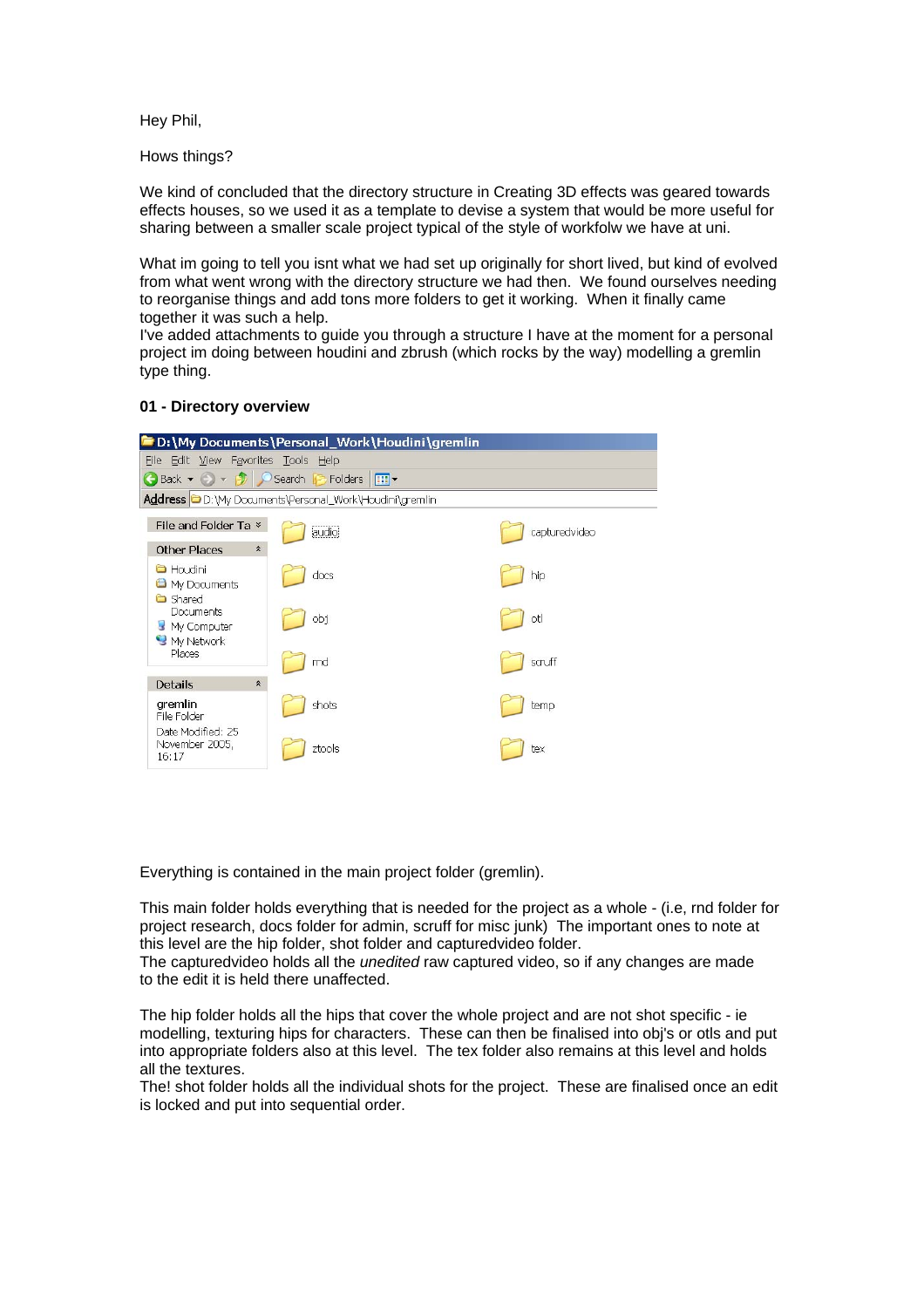#### **02 - the shot folder**

so the shot folder contains a sequence of folders that relate to the edit order, shot\_01, shot 02, shot 03 etc. I also tend to keep in shots that dont have any effects done to them, to keep it in logical order to the final film.

Better than naming it treeshot5 and getting confused.

Inside each shot folder is a directory of new folders named for each phase of the shot pipeline. so edit folder contains the cut of the edited shot, env holds environment maps for that specific shot location, track holds tracking data, paint holds mattepaintings or touchup bits.



The important ones here are hip, shk, comp and ren. hip is for shot specific hip! files, ie animation. shk is for all shake compositing files and comp is for the final composited rendered out sequences to go. Ren folder is for all the elements that make up the composite, and are typically rendered out of houdini. This can fill up with even more folders but is essential to keep each element separate. Folders in here are called things like spec, diff, ambEnv to reflect the type of pass.

I have attached an example of the ren folder from short lived demonstrating all the passes.

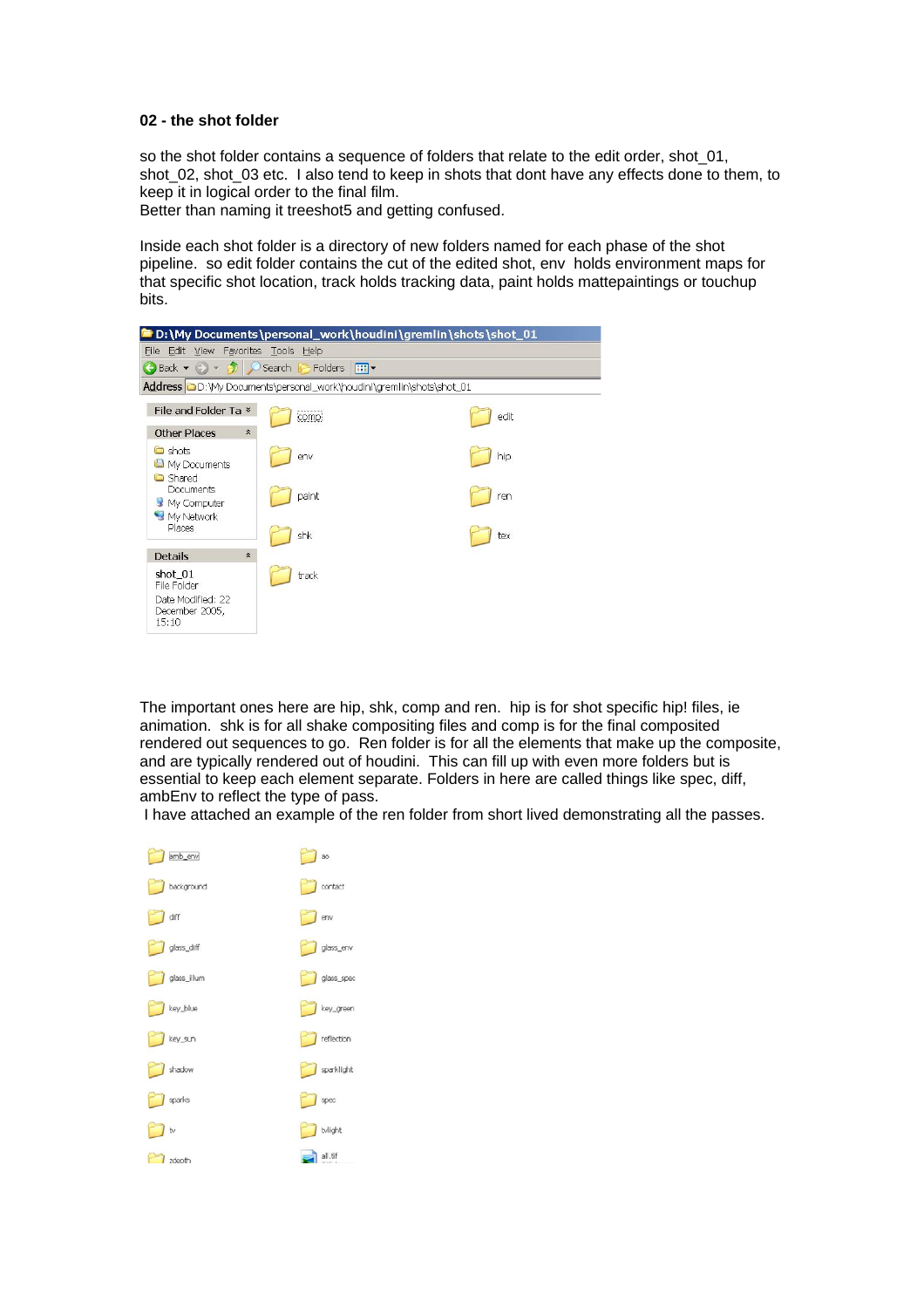### **03 Naming conventions.**

ok, we used a standard method so that it would be logical at any time what any file was, and from what sequence. This is basically *name\_function\_v1r1.0001.tif v = version r=revision and padding is only necessary if it is a sequence*

*(! so to save out of houdini it would be: name\_function\_v1r1.F4.tif out of shake it would be: name\_function\_v1r1.#.tif* ... i know you know this, just pointing out in case anyone else reads it)

In the main folder, saved files are named as logically as possible, but are not shot specific so for the model of the gremlin in the hip folder **gremlin** model v1r1.hip is satisfactory, and as it progresses in saves, the version and revision number are updated. (we took a version as being a complete rehaul and new idea, and revision to be a progressive modification)

In the shots folders, everything has become specific to the shots - so they need to convey that. So, each file, no matter what it is, starts with its relevant shot name. for exampe: **shot01** cmp\_v1r1.shk indicates t! hat this is a shake file composite for shot 01. **shot03\_grade\_v2r1.shk** would be a grade for shot03.

Other example: **shot08\_spec\_v1r3.0001.tif** indicates that this is frame one of the spec pass sequence - version 1 revision 3. If there were other revisions rendered out, i would know to pick 3 as the latest - this demonstrates how new ideas can be tested whilst keeping older revisions and everything tidy.

I hope that i havent waffled to much and that this makes sense.

Obviously the structure is flexible - if u prefer to call folders by different names thats fine, as long as everyone else in the group does exactly the same, or it all falls apart very quickly. The cool thing is, once everyone is set up this way its impossible to get lost if everyone keeps to the rules - really really helps for a group project, which i believe is coming u! p.

I hope that i have convered what you wanted to know, if any of this makes no sense what so ever, let me know and ill try and exlain it better. Hopefully the pics attached will make it more logical.

oh and one final thing - EVERYTHING should be lowercase - had way too many nightmares caused by not doing that.

All the best, and have a very merry christmas!

John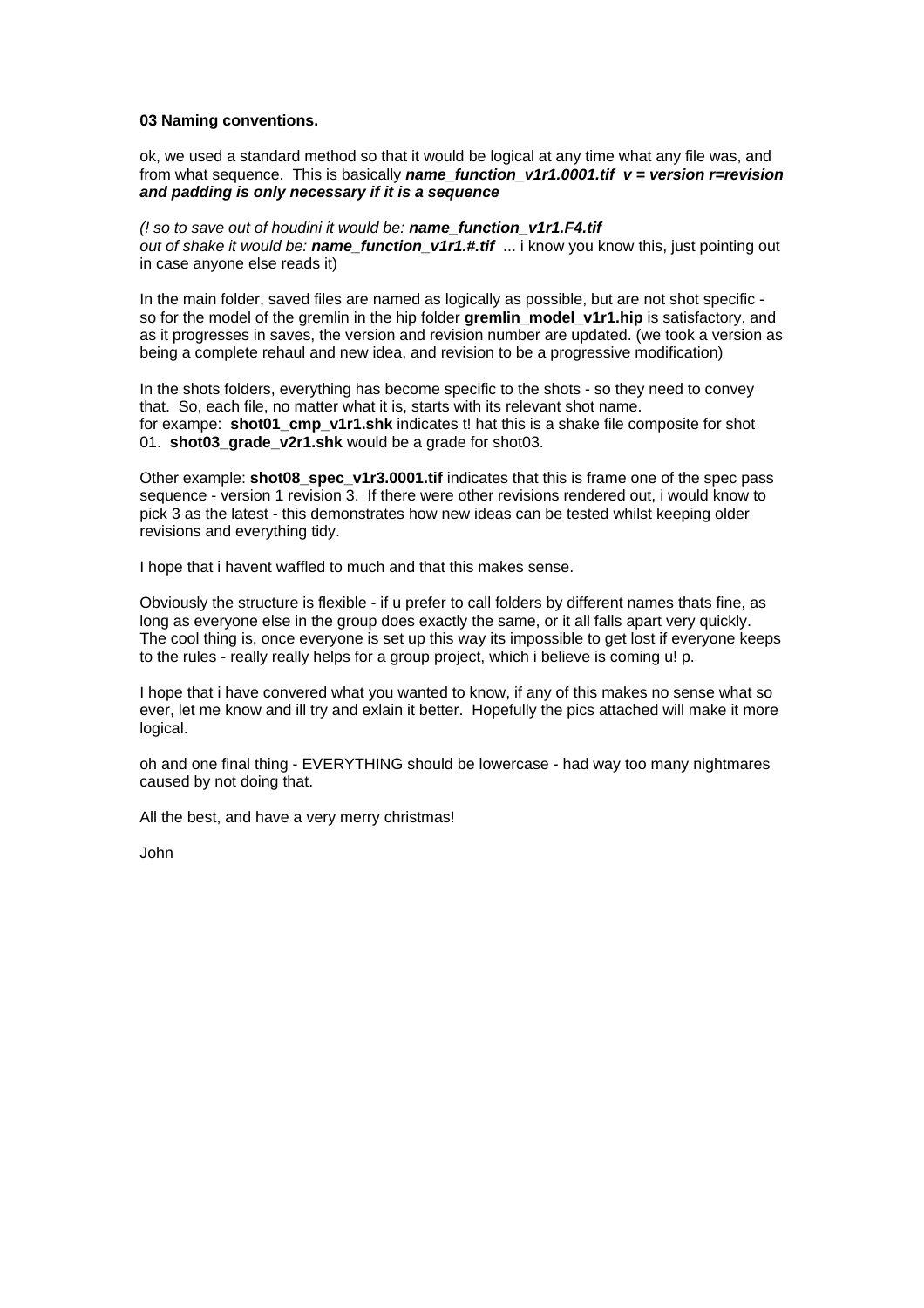

To help you stay safe and secure online, we've developed the all new **[Yahoo! Security](http://us.rd.yahoo.com/mail/uk/taglines/default/security_centre/*http:/uk.security.yahoo.com/) [Centre](http://us.rd.yahoo.com/mail/uk/taglines/default/security_centre/*http:/uk.security.yahoo.com/)**.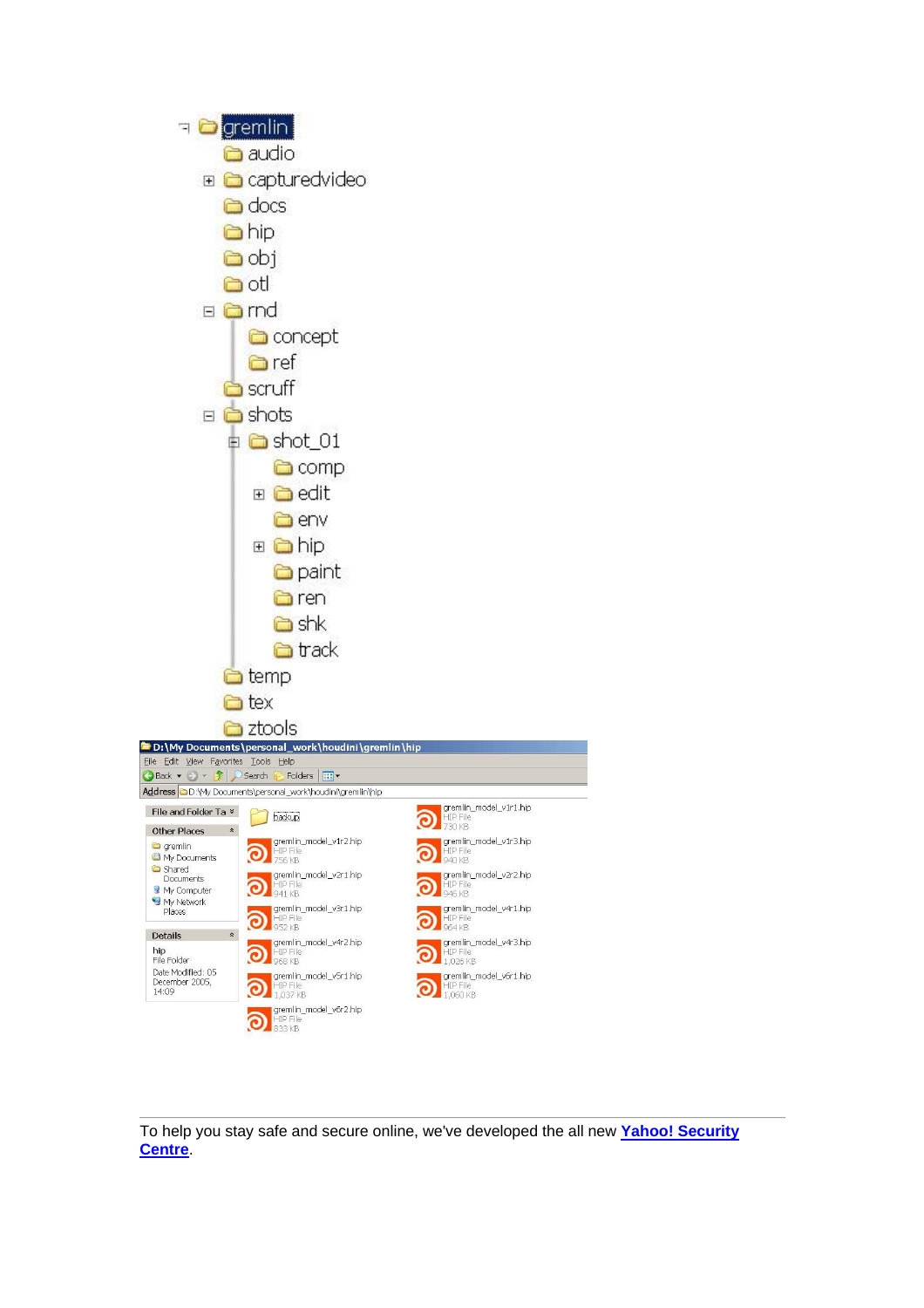Hey Phil,

Glad I could help! I think what is really great about this system, is that once it is understood and set up it allows the user to work on a project and not worry so much about where to put things. Also with \$JOB variable set it makes it all so fast and easy to switch between machines.

I would agree about setting the main gremlin folder to \$JOB, and then whenever a new shot it worked on, that is assigned to the relevant \$HIP. As for shake, you can set an environment variable for the project, and call it whatever you want, This has to be done in the shell first, then a .h file has to be made and referenced to. Ill copy and paste a document i have on it to the bottom of this email.

As for uni, great to hear about your promotion. Well deserved, and it must be great to have control over the direction of the course. I agree th! at it would be fully possible for a photoreal project to come out of term 1. Things like the directory structure really helps, as does an understanding of the multipass stuff.

I spoke to Melania briefly a couple of days ago, and suggested coming in to do a small masterclass on how we did the shortlived multipass setups, from Houdini through to Shake. It would give students a good idea about what to do with onset data. Once that kind of thing is laid down as groundwork, it opens up a world of creative possibility. I did send the shake files to melania but the disk didnt work, so what I might do is send a version again - maybe of the gremlin project so it includes tracking and better set up of mulitpass in houdini (the new tutorial on sidefx.com answered so many mistakes we made).

I've also managed to get hold of some more gnomon dvd's i could cop! y for you. Most are a bit naff - but the really good ones are by Eric Hanson, and Digital Sets 4 deal with some amazing 2.5d stuff. (i.e, taking full 360 panorama's, gathering GPS data from your location and downloading free Digital Elevation models from the net of your location and converting them to a displacement map. Some incredible results - jaw drops)

Anyway,

merry christmas!

John

PS thanks loads for the hip files, they are very cool - do you have much on fur/hair? that will be my next personal research when i get some time. !!

Shake: To set an environment variable in the Terminal, open either your *.tcshrc*, your *.aliases*, or another file that gets read when you open a shell. Enter a line something li! ke this: *setenv myproj /Documents/shot1* Once you have saved the file, type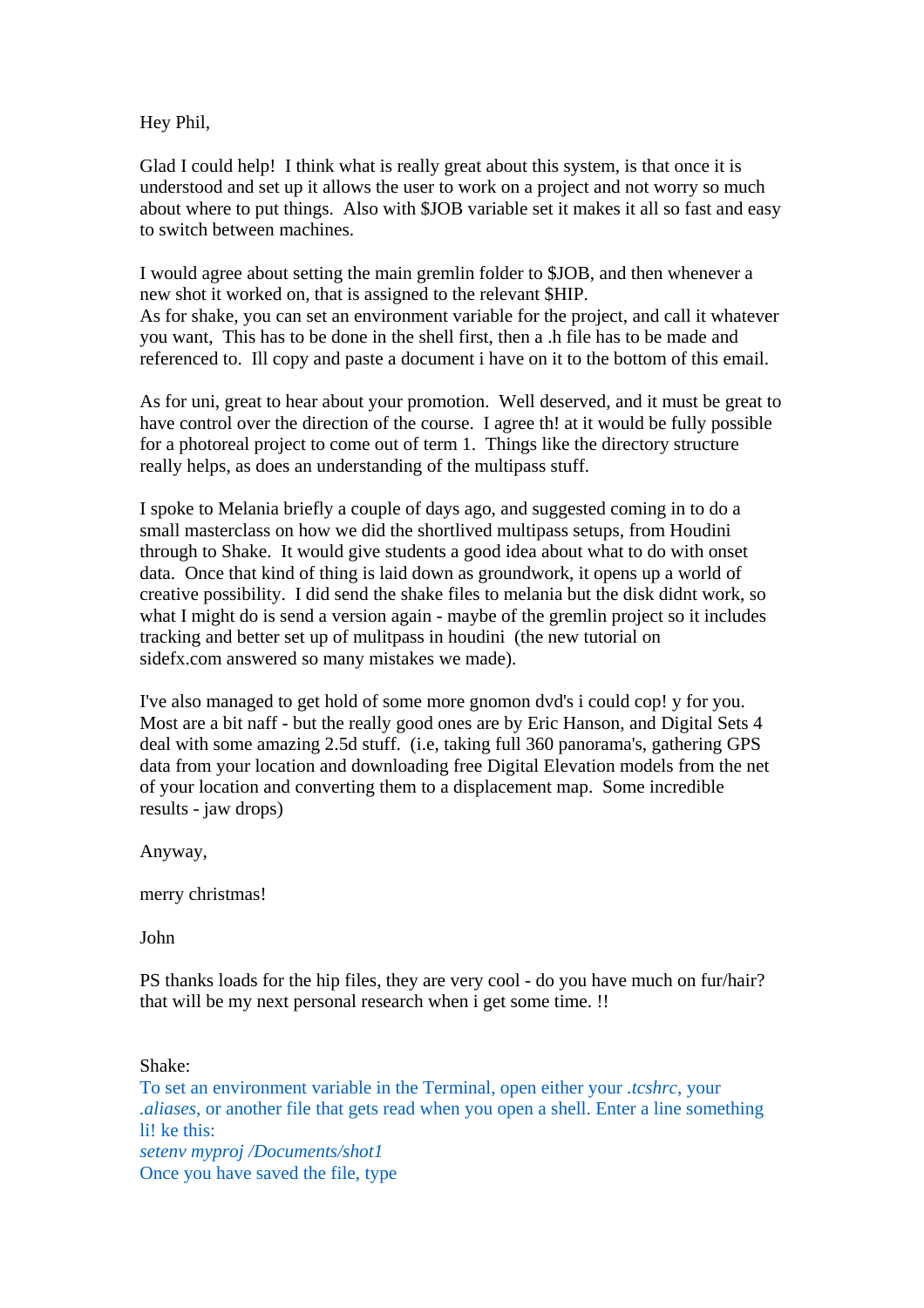## *source .tcshrc*

and you have now set your environment variable. All shell windows that you have already created, and any open applications must be relaunched to read the new variable. For variables you've set using the environment.plist file, you have to log out and back in again.

**To Test Your Environment Variable** There is a simple way to test if your environment variable exists. In a Terminal, type *echo \$myproj* and it should return the proper value. Now for the Shake part.

• Go to your *\$HOME/nreal/include/startup/ui* directory and create a text file called *paths.h*. Enter the following lines. Note the / at the end of the second and third entries:

*nuiFileBrowserAddFavorite("\$myproj"); gui.fileBrowser.lastImageDir= "\$myproj/" ; gui.fileBrowser.lastScriptDir= "\$myproj/" ;* 

- Create a directory that *\$myproj* points to, that is, if you set it to */Documents/shot1* then create */Documents/shot1*.
- When you relaunch Shake, it should launch to where  $\gamma$  is. If you pull down the *Directories* menu, you also see \$myproj listed.

• When you read an image from here, Shake keeps the environment variable (*\$myproj*) in the path. Therefore, whenever you move the entire project, reset the environment variable to point to the new path.